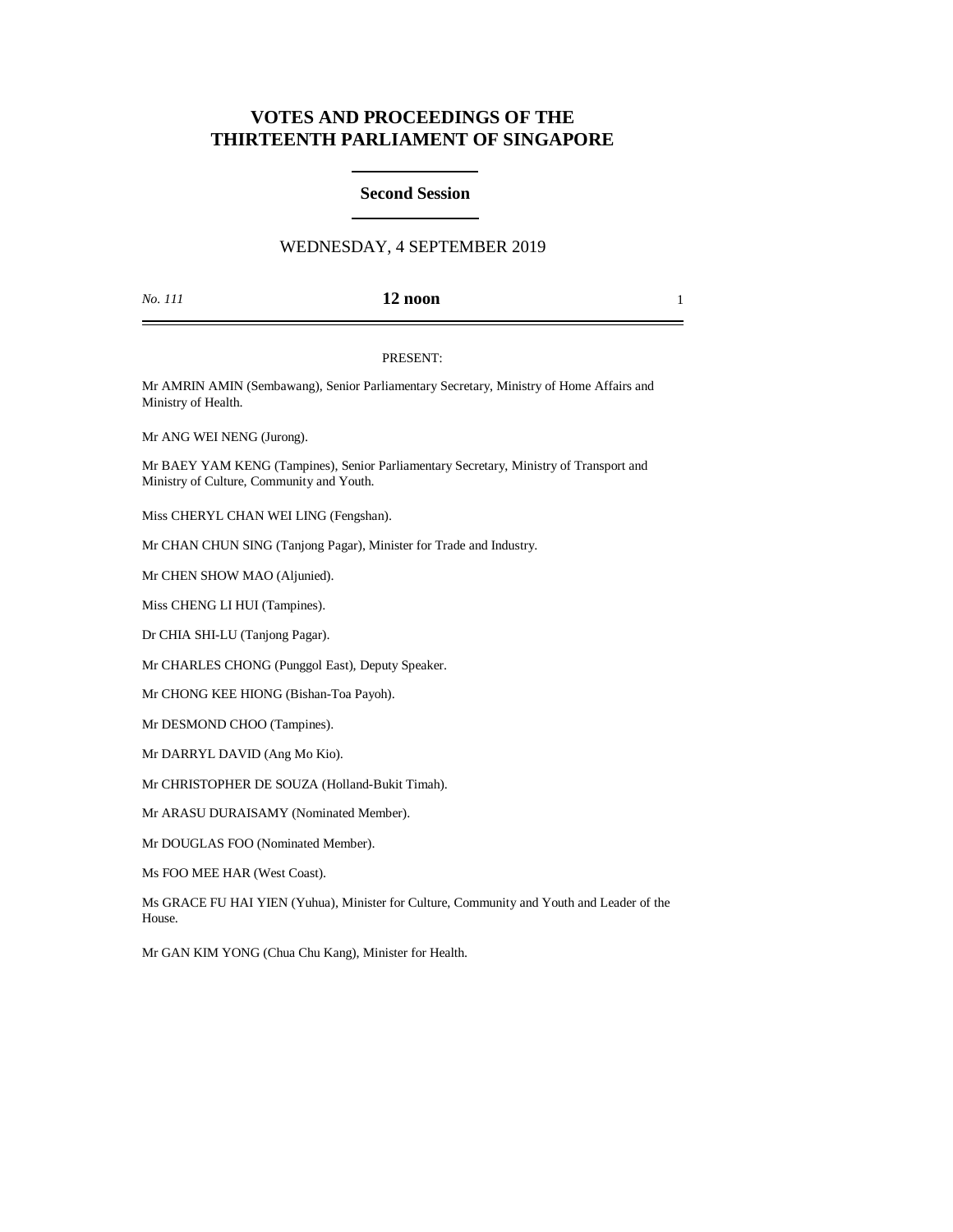Mr GOH CHOK TONG (Marine Parade).

Assoc Prof DANIEL GOH PEI SIONG (Non-Constituency Member).

Mr HENG CHEE HOW (Jalan Besar), Senior Minister of State, Ministry of Defence.

Mr HENG SWEE KEAT (Tampines), Deputy Prime Minister and Minister for Finance.

Mr TERENCE HO WEE SAN (Nominated Member).

Ms INDRANEE RAJAH (Tanjong Pagar), Minister, Prime Minister's Office, Second Minister for Finance and Second Minister for Education.

Dr INTAN AZURA MOKHTAR (Ang Mo Kio).

Dr JANIL PUTHUCHEARY (Pasir Ris-Punggol), Senior Minister of State, Ministry of Transport and Ministry of Communications and Information and Government Whip.

Mr KHAW BOON WAN (Sembawang), Coordinating Minister for Infrastructure and Minister for Transport.

Dr AMY KHOR LEAN SUAN (Hong Kah North), Senior Minister of State, Ministry of the Environment and Water Resources and Ministry of Health.

Mr KWEK HIAN CHUAN HENRY (Nee Soon).

Dr LAM PIN MIN (Sengkang West), Senior Minister of State, Ministry of Health and Ministry of Transport.

Er Dr LEE BEE WAH (Nee Soon).

Mr DESMOND LEE (Jurong), Minister for Social and Family Development and Second Minister for National Development and Deputy Leader of the House.

Mr LEE HSIEN LOONG (Ang Mo Kio), Prime Minister.

Mr LEE YI SHYAN (East Coast).

Mr LIANG ENG HWA (Holland-Bukit Timah).

Mr LIM HNG KIANG (West Coast).

Prof LIM SUN SUN (Nominated Member).

Mr LIM SWEE SAY (East Coast).

Ms SYLVIA LIM (Aljunied).

Mr LOW THIA KHIANG (Aljunied).

Ms LOW YEN LING (Chua Chu Kang), Senior Parliamentary Secretary, Ministry of Education and Ministry of Manpower.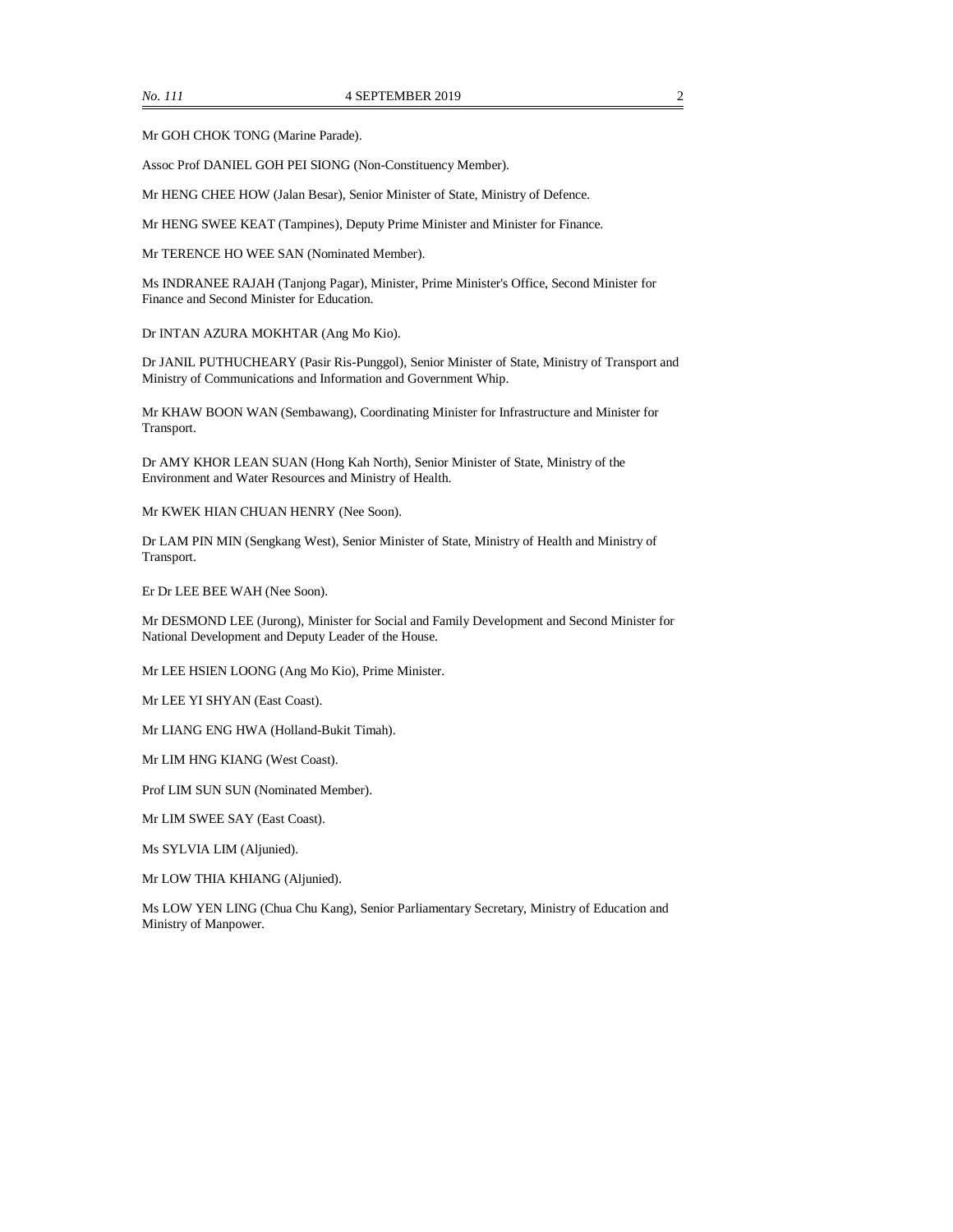Mr MASAGOS ZULKIFLI B M M (Tampines), Minister for the Environment and Water Resources and Minister-in-charge of Muslim Affairs.

Mr MOHAMED IRSHAD (Nominated Member).

Mr MURALI PILLAI (Bukit Batok).

Dr LILY NEO (Jalan Besar).

Dr NG ENG HEN (Bishan-Toa Payoh), Minister for Defence.

Mr LOUIS NG KOK KWANG (Nee Soon).

Ms ANTHEA ONG (Nominated Member).

Mr ONG TENG KOON (Marsiling-Yew Tee).

Mr ONG YE KUNG (Sembawang), Minister for Education.

Ms JOAN PEREIRA (Tanjong Pagar).

Mr LEON PERERA (Non-Constituency Member).

Ms DENISE PHUA LAY PENG (Jalan Besar).

Mr PNG ENG HUAT (Hougang).

Mr PRITAM SINGH (Aljunied).

Ms IRENE QUAY SIEW CHING (Nominated Member).

Ms RAHAYU MAHZAM (Jurong).

Mr SAKTIANDI SUPAAT (Bishan-Toa Payoh).

Mr SEAH KIAN PENG (Marine Parade).

Mr K SHANMUGAM (Nee Soon), Minister for Home Affairs and Minister for Law.

Ms SIM ANN (Holland-Bukit Timah), Senior Minister of State, Ministry of Communications and Information and Ministry of Culture, Community and Youth and Deputy Government Whip.

Mr SITOH YIH PIN (Potong Pasir).

Ms SUN XUELING (Pasir Ris-Punggol), Senior Parliamentary Secretary, Ministry of Home Affairs and Ministry of National Development.

Mr DENNIS TAN LIP FONG (Non-Constituency Member).

Ms JESSICA TAN SOON NEO (East Coast).

Mr PATRICK TAY TECK GUAN (West Coast).

Mr TEO CHEE HEAN (Pasir Ris-Punggol), Senior Minister and Coordinating Minister for National Security.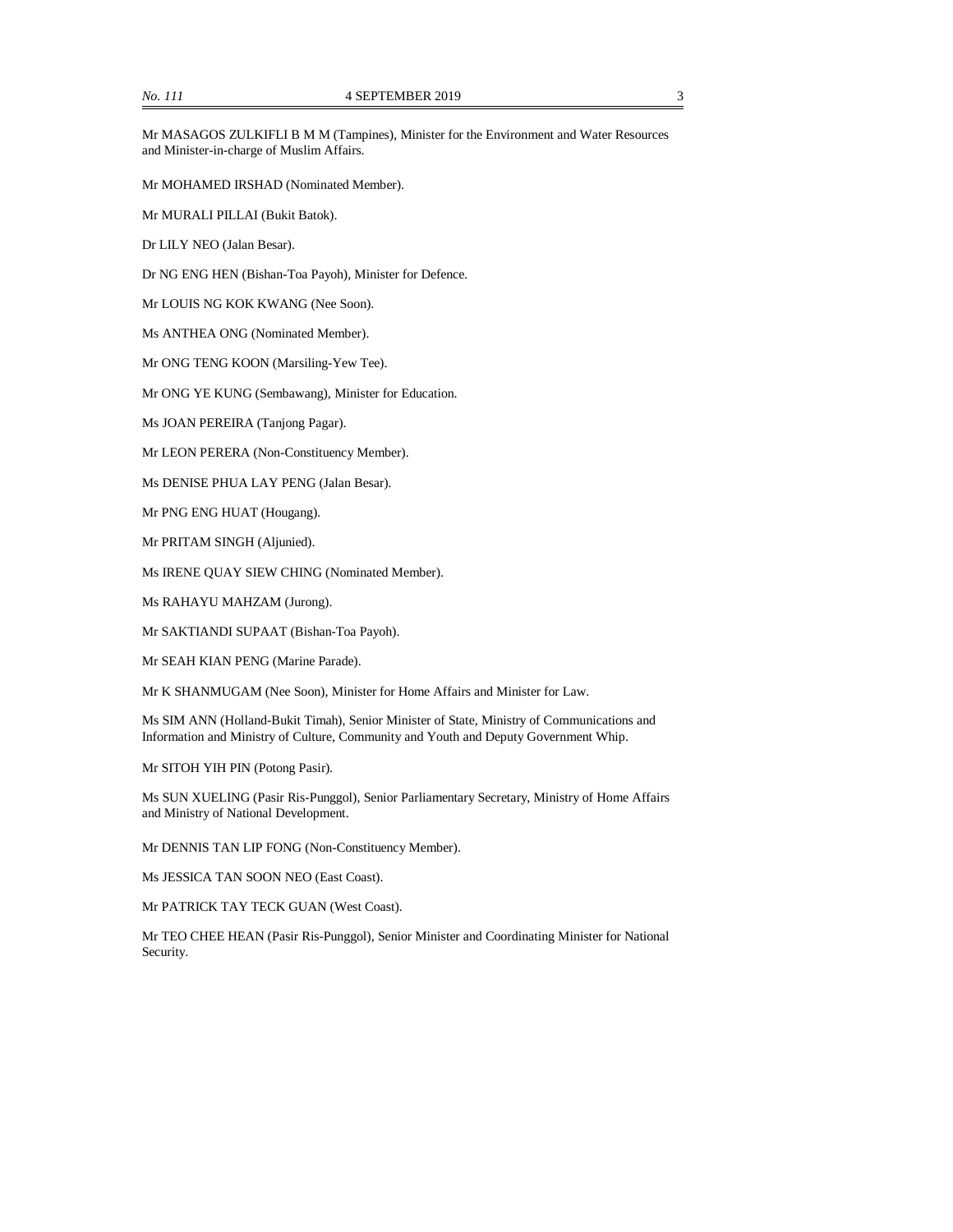Dr TEO HO PIN (Bukit Panjang).

Mr TEO SER LUCK (Pasir Ris-Punggol).

Assoc Prof WALTER THESEIRA (Nominated Member).

Ms TIN PEI LING (MacPherson).

Mr EDWIN TONG CHUN FAI (Marine Parade), Senior Minister of State, Ministry of Law and Ministry of Health.

Mr VIKRAM NAIR (Sembawang).

Mr LAWRENCE WONG (Marsiling-Yew Tee), Minister for National Development and Second Minister for Finance.

Prof YAACOB IBRAHIM (Jalan Besar).

Mr ALEX YAM ZIMING (Marsiling-Yew Tee).

Mr YEE CHIA HSING (Chua Chu Kang).

Mr ZAINAL SAPARI (Pasir Ris-Punggol).

Mr ZAQY MOHAMAD (Chua Chu Kang), Minister of State, Ministry of National Development and Ministry of Manpower and Deputy Government Whip.

#### ABSENT:

Mr SPEAKER (Mr Tan Chuan-Jin (Marine Parade)).

Mr ANG HIN KEE (Ang Mo Kio).

Mr CHEE HONG TAT (Bishan-Toa Payoh), Senior Minister of State, Ministry of Trade and Industry and Ministry of Education.

Prof FATIMAH LATEEF (Marine Parade).

Mr CEDRIC FOO CHEE KENG (Pioneer).

Mr GAN THIAM POH (Ang Mo Kio).

Mr S ISWARAN (West Coast), Minister for Communications and Information and Minister-incharge of Trade Relations.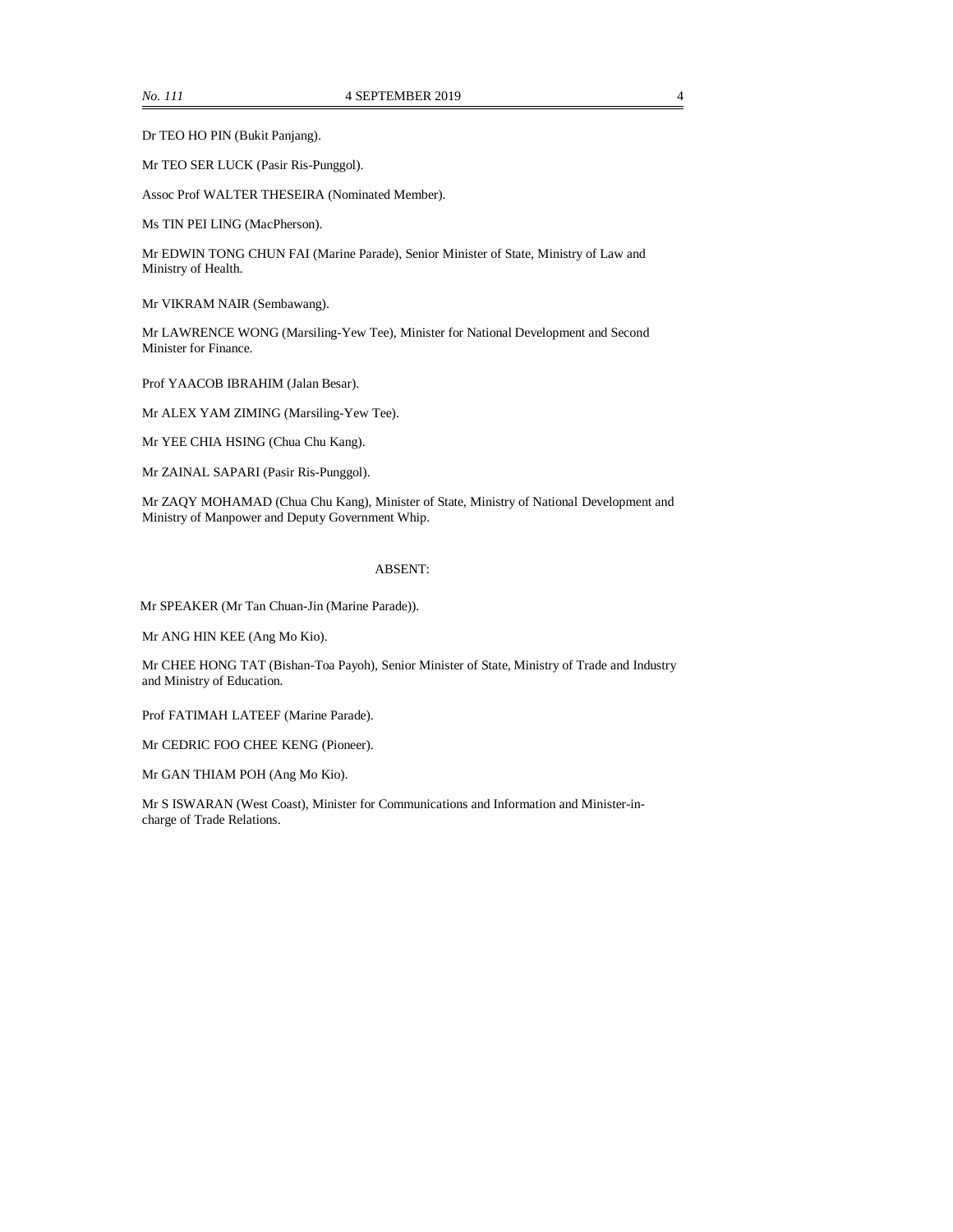Dr KOH POH KOON (Ang Mo Kio), Senior Minister of State, Ministry of Trade and Industry.

Mr LIM BIOW CHUAN (Mountbatten), Deputy Speaker.

Dr LIM WEE KIAK (Sembawang).

Dr MOHAMAD MALIKI BIN OSMAN (East Coast), Senior Minister of State, Ministry of Defence and Ministry of Foreign Affairs.

Mr MUHAMAD FAISAL ABDUL MANAP (Aljunied).

Assoc Prof Dr MUHAMMAD FAISHAL IBRAHIM (Nee Soon), Senior Parliamentary Secretary, Ministry of Education and Ministry of Social and Family Development.

Mr NG CHEE MENG (Pasir Ris-Punggol), Minister, Prime Minister's Office.

Mr SAM TAN CHIN SIONG (Radin Mas), Minister of State, Ministry of Foreign Affairs and Ministry of Social and Family Development.

Dr TAN WU MENG (Jurong), Senior Parliamentary Secretary, Ministry of Foreign Affairs and Ministry of Trade and Industry.

Mrs JOSEPHINE TEO (Bishan-Toa Payoh), Minister for Manpower and Second Minister for Home Affairs.

Mr THARMAN SHANMUGARATNAM (Jurong), Senior Minister and Coordinating Minister for Social Policies.

Dr VIVIAN BALAKRISHNAN (Holland-Bukit Timah), Minister for Foreign Affairs.

Ms YIP PIN XIU (Nominated Member).

Mr MELVIN YONG YIK CHYE (Tanjong Pagar).